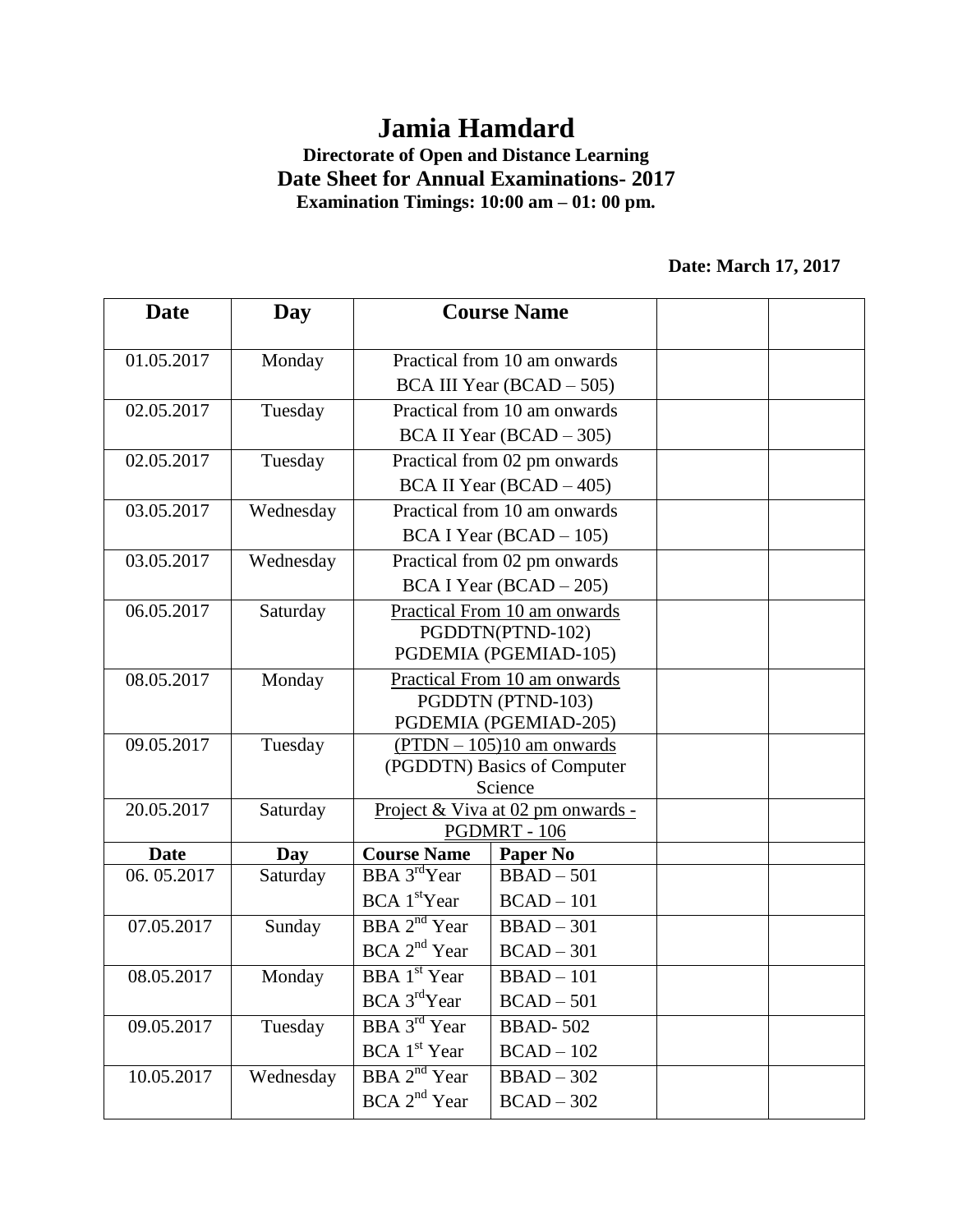| <b>Date</b> | Day       | <b>Course Name</b>              | <b>Paper No</b>   |  |
|-------------|-----------|---------------------------------|-------------------|--|
| 11.05.2017  | Thursday  | BBA 1 <sup>st</sup> Year        | $BBAD - 102$      |  |
|             |           | BCA 3 <sup>rd</sup> Year        | $BCAD - 502$      |  |
|             |           |                                 | $PGDB - 101$      |  |
|             |           |                                 | $PGDC - 101$      |  |
|             |           |                                 | $PGDPRA - 101$    |  |
|             |           |                                 | $PGDDTN - 101$    |  |
|             |           |                                 | $PGDEMIA - 101$   |  |
|             |           |                                 | $PGDIPR - 101$    |  |
|             |           |                                 | $PGDHR - 101$     |  |
|             |           |                                 | $PGDMRT - 101$    |  |
| 12.05.2017  | Friday    | BBA 3rd Year                    | $BBAD - 503$      |  |
|             |           | $BCA$ 1 <sup>st</sup> Year      | $BCAD - 103$      |  |
| 13.05.2017  | Saturday  | BBA 2 <sup>nd</sup> Year        | $BBAD-303$        |  |
|             |           | BCA 2 <sup>nd</sup> Year        | $BCAD - 303$      |  |
|             |           |                                 | $PGDB - 102$      |  |
|             |           |                                 | $PGDC - 102$      |  |
|             |           |                                 | $PGDPRA - 102$    |  |
|             |           |                                 | $PGDDTN - 102$    |  |
|             |           |                                 | $PGDEMIA - 102$   |  |
|             |           |                                 | $PGDIPR - 102$    |  |
|             |           |                                 | $PGDHR - 102$     |  |
|             |           |                                 | $PGDMRT - 102$    |  |
| 14.05.2017  | Sunday    | <b>BBA</b> 1 <sup>st</sup> Year | $BBAD - 103$      |  |
|             |           | BCA 3 <sup>rd</sup> Year        | $BCAD - 503$      |  |
| 15.05.2017  | Monday    | <b>BBA</b> $3^{rd}$ Year        | $BBAD - 504$      |  |
|             |           | BCA1 <sup>st</sup> Year         | <b>BCAD - 104</b> |  |
| 16.05.2017  | Tuesday   | $BBA$ $2nd$ Year                | $BBAD - 304$      |  |
|             |           | BCA 2 <sup>nd</sup> Year        | $BCAD - 304$      |  |
|             |           |                                 | $PGDB - 103$      |  |
|             |           |                                 | $PGDC - 103$      |  |
|             |           |                                 | $PGDPRA - 103$    |  |
|             |           |                                 | $PGDDTN - 103$    |  |
|             |           |                                 | $PGDEMIA - 103$   |  |
|             |           |                                 | $PGDIPR - 103$    |  |
|             |           |                                 | $PGDHR - 103$     |  |
|             |           |                                 | $PGDMRT - 103$    |  |
| 17.05.2017  | Wednesday | BBA1 <sup>st</sup> Year         | $BBAD - 104$      |  |
|             |           | BCA 3 <sup>rd</sup> Year        | $BCAD - 504$      |  |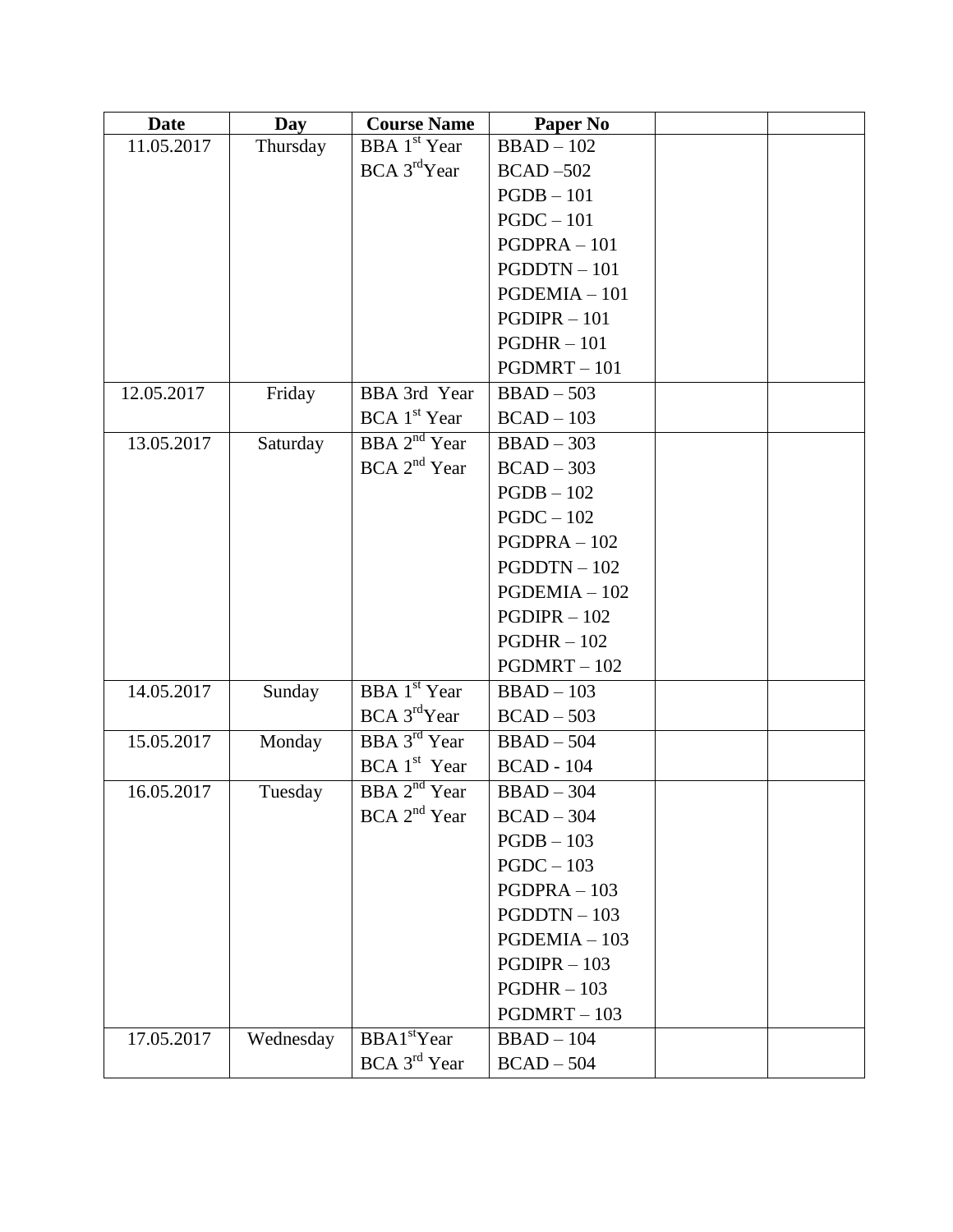| <b>Date</b> | Day       | <b>Course Name</b>              | Paper No        |  |
|-------------|-----------|---------------------------------|-----------------|--|
| 18.05.2017  | Thursday  | BBA 3 <sup>rd</sup> Year        | $BBAD - 601$    |  |
|             |           | BCA 1 <sup>st</sup> Year        | $BCAD - 201$    |  |
|             |           |                                 | $PGDB - 104$    |  |
|             |           |                                 | $PGDC - 104$    |  |
|             |           |                                 | $PGDPRA - 104$  |  |
|             |           |                                 | $PGDDTN - 104$  |  |
|             |           |                                 | $PGDEMIA - 104$ |  |
|             |           |                                 | $PGDIPR - 104$  |  |
|             |           |                                 | $PGDHR - 104$   |  |
|             |           |                                 | $PGDMRT - 104$  |  |
| 19.05.2017  | Friday    | BBA 2 <sup>nd</sup> Year        | $BBAD-401$      |  |
|             |           | BCA 2 <sup>nd</sup> Year        | $BCAD - 401$    |  |
| 20.05.2017  | Saturday  | <b>BBA</b> 1 <sup>st</sup> Year | $BBAD - 201$    |  |
|             |           |                                 | $PGDB - 105$    |  |
|             |           |                                 | $PGDC - 105$    |  |
|             |           |                                 | $PGDPRA - 201$  |  |
|             |           |                                 | $PGDEMIA - 201$ |  |
|             |           |                                 | $PGDIPR - 105$  |  |
|             |           |                                 | $PGDHR - 105$   |  |
|             |           |                                 | $PGDMRT - 105$  |  |
| 21.05.2017  | Sunday    | BBA 3 <sup>rd</sup> Year        | $BBAD - 602$    |  |
|             |           | BCA 1 <sup>st</sup> Year        | $BCAD - 202$    |  |
| 22.05.2017  | Monday    | BBA 2 <sup>nd</sup> Year        | $BBAD - 402$    |  |
|             |           | BCA 2 <sup>nd</sup> Year        | $BCAD - 402$    |  |
|             |           |                                 | $PGDB - 106$    |  |
|             |           |                                 | $PGDC - 106$    |  |
|             |           |                                 | $PGDPRA - 202$  |  |
|             |           |                                 | $PGDEMIA - 202$ |  |
| 23.05.2017  | Tuesday   | BBA 1 <sup>st</sup> Year        | $BBAD - 202$    |  |
|             |           |                                 |                 |  |
| 24.05.2017  | Wednesday | BBA 3 <sup>rd</sup> Year        | $BBAD - 603$    |  |
|             |           | BCA 1 <sup>st</sup> Year        | $BCAD - 203$    |  |
|             |           |                                 | $PGDB - 107$    |  |
|             |           |                                 | $PGDC - 107$    |  |
|             |           |                                 | $PGDPRA - 203$  |  |
|             |           |                                 | $PGDEMIA - 203$ |  |